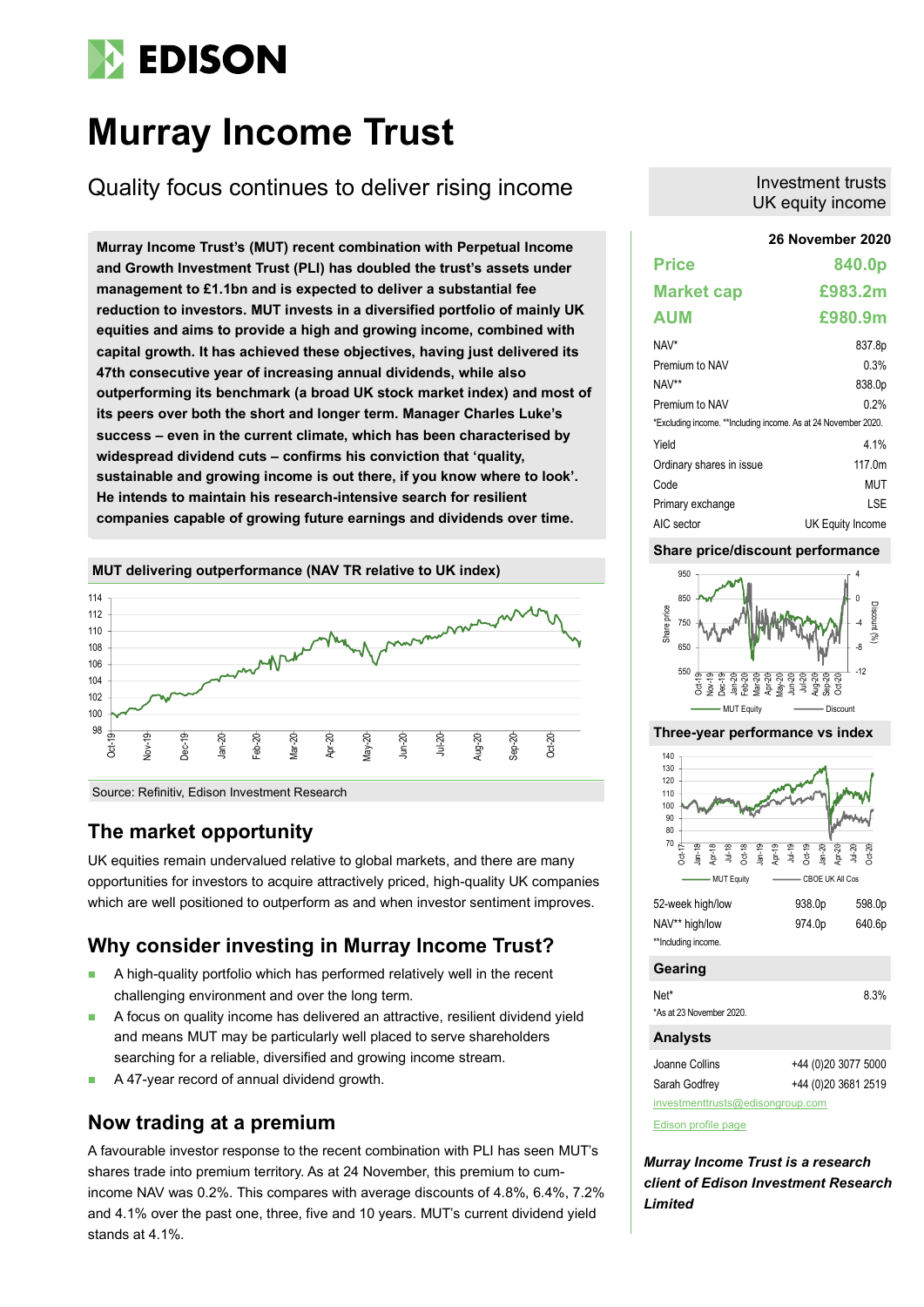

### **Exhibit 1: Trust at a glance**

#### **Investment objective and fund background Recent developments Recent developments**

Murray Income Trust (MUT) aims for a high and growing income combined with capital growth through investment in a portfolio principally of UK equities. Its investment policy is to invest in companies that have potential for real earnings and dividend growth, while also providing an above-average portfolio yield. The emphasis is on the management of risk and the absolute return from the portfolio. MUT measures its performance versus the broad UK stock market.

■ 17 November 2020: MUT's combination with PLI completed. MUT acquired £427m of net assets from PLI and issued an additional 50.9m shares.

■ 12 October 2020: Declaration of three interim quarterly dividends for FY21. The first, of 12.55p, to be paid on 17 December 2020, the second, of 3.95p, to be paid on 18 March 2021 and the third, of 8.25p, to be paid on 17 June 2021.

| Forthcoming       |                  | <b>Capital structure</b> |                            | <b>Fund details</b> |                                         |
|-------------------|------------------|--------------------------|----------------------------|---------------------|-----------------------------------------|
| AGM               | 27 November 2020 | Ongoing charges          | 0.64% (FY20)               | Group               | Aberdeen Standard Investments           |
| Interim results   | February 2021    | Net gearing              | 8.3%                       | Managers            | Charles Luke (lead), lain Pyle (deputy) |
| Year end          | 30 June          | Annual mgmt fee          | Tiered (see page 10)       | Address             | 1 George Street,                        |
| Dividend paid     | Quarterlv        | Performance fee          | None                       |                     | Edinburgh, EH2 2LL                      |
| Launch date       | 1923             | Trust life               | Indefinite                 | Phone               | 0808 500 0040 (retail)/ 0131 222 1863   |
| Continuation vote | No               | Loan facilities          | £100m loan notes/£20m bank | Website             | www.murray-income.co.uk                 |
|                   |                  |                          | loans                      |                     |                                         |

#### **Dividend policy and history (financial years) Share buyback policy and history (financial years)**

MUT's board aims to increase the total dividend each year. Four interim dividends are normally paid each year in March, June, September and December.



Renewed annually, MUT's board has the authority to allot shares up to the equivalent of 5% of the share capital, and buy back up to 14.99% of shares, in order to manage a premium or a discount.









#### **Top 10 holdings (as at 31 October 2020)**

|                         |         |                   |                 | Portfolio weight % |
|-------------------------|---------|-------------------|-----------------|--------------------|
| Company                 | Country | Industry          | 31 October 2020 | 31 October 2019*   |
| AstraZeneca             | UK      | Healthcare        | 4.4             | 2.9                |
| Unilever                | UK      | Consumer goods    | 3.8             | 2.9                |
| Rio Tinto               | UK      | Basic materials   | 3.5             | N/A                |
| Diageo                  | UK      | Consumer goods    | 3.5             | 3.4                |
| GlaxoSmithKline         | UK      | Healthcare        | 3.3             | 3.0                |
| <b>BHP</b>              | UK      | Basic materials   | 3.3             | 2.8                |
| RELX                    | UK      | Consumer services | 3.2             | 3.1                |
| <b>National Grid</b>    | UK      | Utilities         | 2.9             | 2.7                |
| Aveva                   | UK      | Technology        | 2.7             | 2.6                |
| <b>Close Brothers</b>   | UK      | <b>Financials</b> | 2.7             | N/A                |
| Top 10 (% of portfolio) |         |                   | 33.3            | 28.9               |

Source: Murray Income Trust, Edison Investment Research, Bloomberg, Morningstar Note: \*N/A where not in end-October 2019 top 10.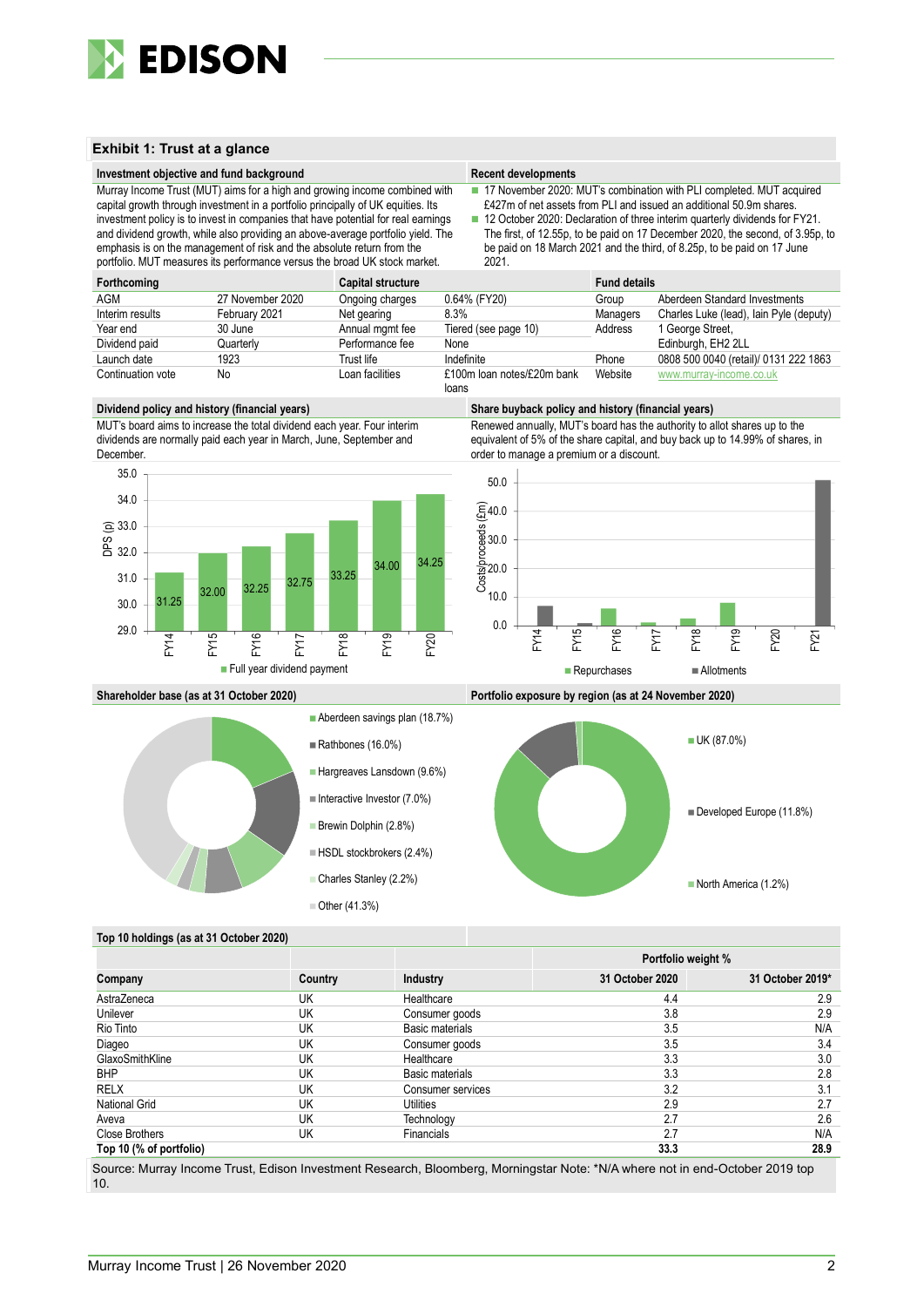

## **Market outlook: UK stocks cheap versus other markets**

UK equity markets have made only a partial recovery from the Q120 market sell-off triggered by the coronavirus crisis. After an initial bounce in April and May, the market traded more or less sideways over the summer and autumn, until hopes of a Brexit deal – combined with positive news on vaccines and the resolution of uncertainties related to the US presidential election – pushed UK stocks higher in November. On the economic front, there was positive news in the form of record Q3 GDP growth (albeit after a record contraction in Q2) and an extension of the UK government's employment protection scheme until March 2021. In addition, the Bank of England increased its quantitative easing programme by raising the target stock of government bond purchases by £150bn, to £875bn. However, positive reaction to these developments was tempered by the reimposition of temporary lockdowns across the country as a second wave of the virus rapidly gained momentum in the autumn, and indications from the government that even once these are lifted, localised restrictions will continue in virus hot spots.

Rolling out mass vaccination will take some time. Meanwhile, the UK economy is likely to remain dogged by below-trend growth, rising unemployment, low inflation, low interest rates and high corporate debt. An initial period of adjustment after the Brexit transition period ends on 1 January 2021 will also weigh on activity and investor sentiment, especially if last-minute negotiations fail to reach a deal.

All this suggests the near-term outlook for UK equities remains subdued. However, valuations of quality UK stocks remain very low relative to other markets (Exhibit 2) and while there has been some recent improvement in the relative performance of UK equities on some measures, there are still many opportunities for investors to acquire undervalued, quality UK stocks which are well positioned to survive the current challenging environment and flourish as and when the economy, and investor sentiment towards UK equities, improves.





Source: Refinitiv, Edison Investment Research. \*Note: Valuation data as at 25 November 2020.

## **Fund profile: A 'win-win' combination lowers costs**

MUT was founded in Scotland in 1923 and has been part of the Aberdeen Asset Management (AAM, now Aberdeen Standard Investments, or ASI) stable since 2000. Charles Luke has been the trust's portfolio manager since 2006. His deputy, Iain Pyle, joined the team in 2018. The Aberdeen/Standard Life merger in 2017 saw the UK part of AAM's Pan-European equity team (of which Luke was a member) merge with SLI's UK team to create ASI's 16-strong UK equity team.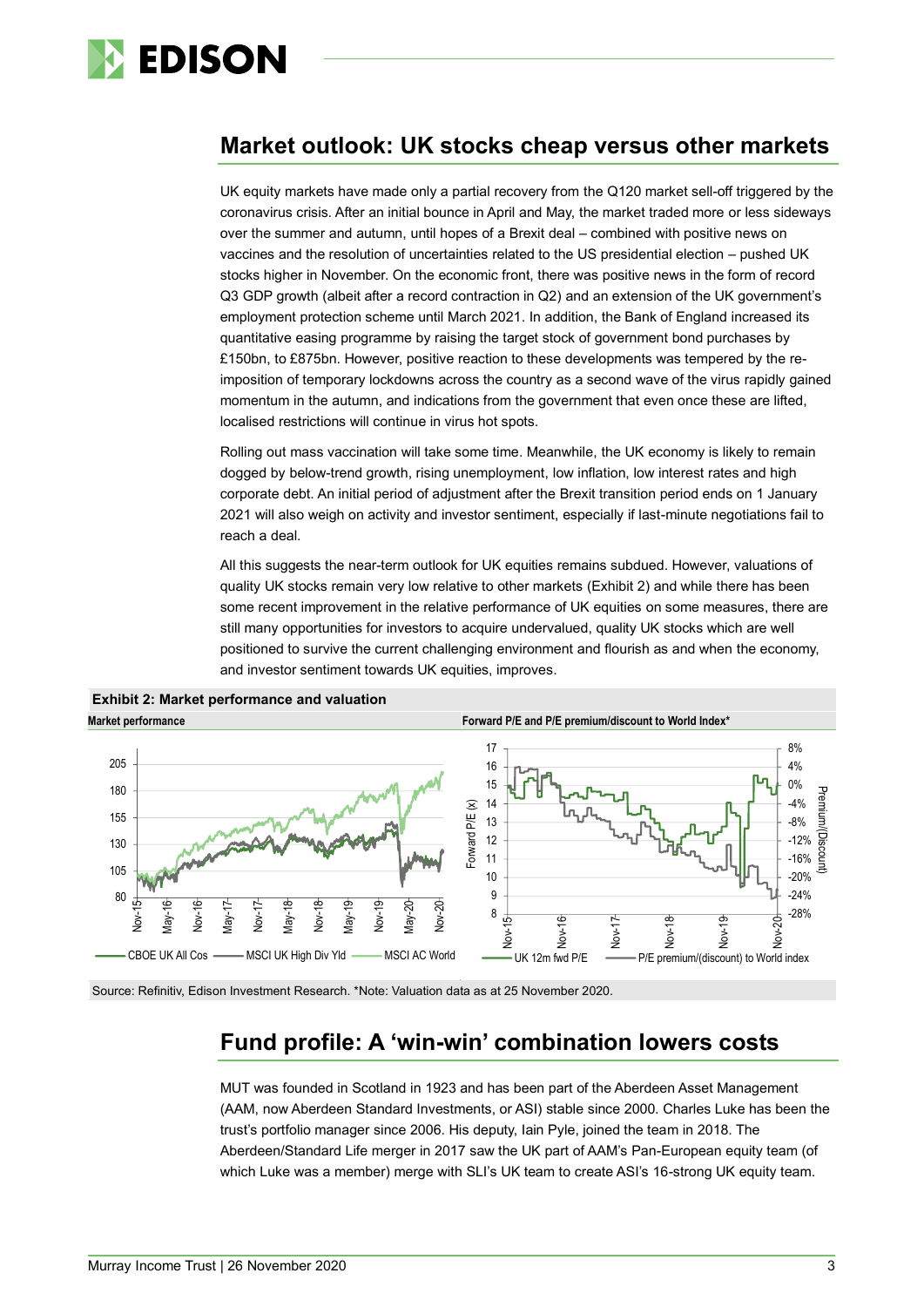

In April 2020, Perpetual Income and Growth Investment Trust (PLI) announced it was terminating its management agreement with Invesco and in July, after a competitive tender, it released details of a proposed merger with MUT. PLI's chairman, Richard Laing, said the PLI board opted for the combination, instead of taking the more usual route of appointing a new manager, because of MUT's top-quartile performance over the short and longer term and the strength of its team. This combination also offered all shareholders in the enlarged trust – both MUT's existing shareholders and those PLI investors who took up the offer of shares in MUT – the opportunity to realise significant cost savings thanks to lower marginal fee rates and an enlarged capital base over which to spread fixed costs. The merger, completed on 17 November 2020, saw MUT's total assets under management rise to c £1.1bn, making it the third largest fund in the Association of Investment Companies' (AIC) UK Equity income sector, delivering a higher profile and greater liquidity. (See MUT chairman Neil Rogan's comments on the combination with PLI [here.](https://www.edisongroup.com/edison-tv/chairmans-insight-murray-income-trust/))

The newly enlarged MUT maintains its objective of realising a high and growing income, combined with capital growth, through investment in a diversified portfolio of mainly UK equities, although up to 20% may be invested in non-UK stocks. The trust has a longer-term investment focus and targets good-quality, well managed companies, with attractive valuations and strong ESG characteristics.

MUT uses a broad UK stock market index as its benchmark. For comparison purposes in this note, we use the CBOE UK All Companies index. Performance is also measured against peers in the UK Equity Income sector. Following the combination with PLI, gearing of up to £120m is accessible via long-term, fixed-rate borrowings and a flexible multi-currency bank loan. Net gearing as at 23 November 2020 was 8.3%. MUT has a 47-year record of annual dividend growth.

## **The fund managers: Charles Luke and Iain Pyle**

## **The manager's view: Quality income more important than ever**

Almost half of the largest 100 UK companies have suspended, cancelled or reduced dividends since the onset of the pandemic and at least 100 of the next 250 by market capitalisation have followed suit, leaving total 2020 dividends about 40% below their level in 2019. This unparalleled hit to company payouts means that MUT's managers, Charles Luke and Iain Pyle, are more focused than ever on quality income, and their close attention has paid off. Luke expects MUT's income to decline by 14% this calendar year, well below the cuts experienced by the market as a whole. This result is all the more impressive for being realised at a time when the managers are also focusing increasingly on acquiring companies with better long-term capital and dividend growth characteristics, rather than just a high headline yield.

Luke sees the outlook for dividend payments as mixed. He expects that many companies which have cut their dividends will probably wait for clarity on a vaccine and post-virus economic activity before resuming regular dividend payments. Luke believes many will prioritise repayment of government support and additional borrowings over payments to shareholders. Also, even when they reinstate dividends, it may not be at the same level as previously. 'Priorities have changed for most companies,' he says.

However, despite these uncertainties, Luke insists that income investing can still work. 'Quality, sustainable and growing income is out there, if you know where to look,' he says. Some companies maintained their dividend payouts, supported by strong demand, robust balance sheets and recurring or needs-driven revenues. He cites as one example the strong iron ore price, which supported mining companies and allowed Rio Tinto, among others, to increase its payout. The majority of healthcare and pharmaceutical companies, including AstraZeneca, GlaxoSmithKline and Smith & Nephew also maintained payments and for some sectors, it has been, relatively speaking,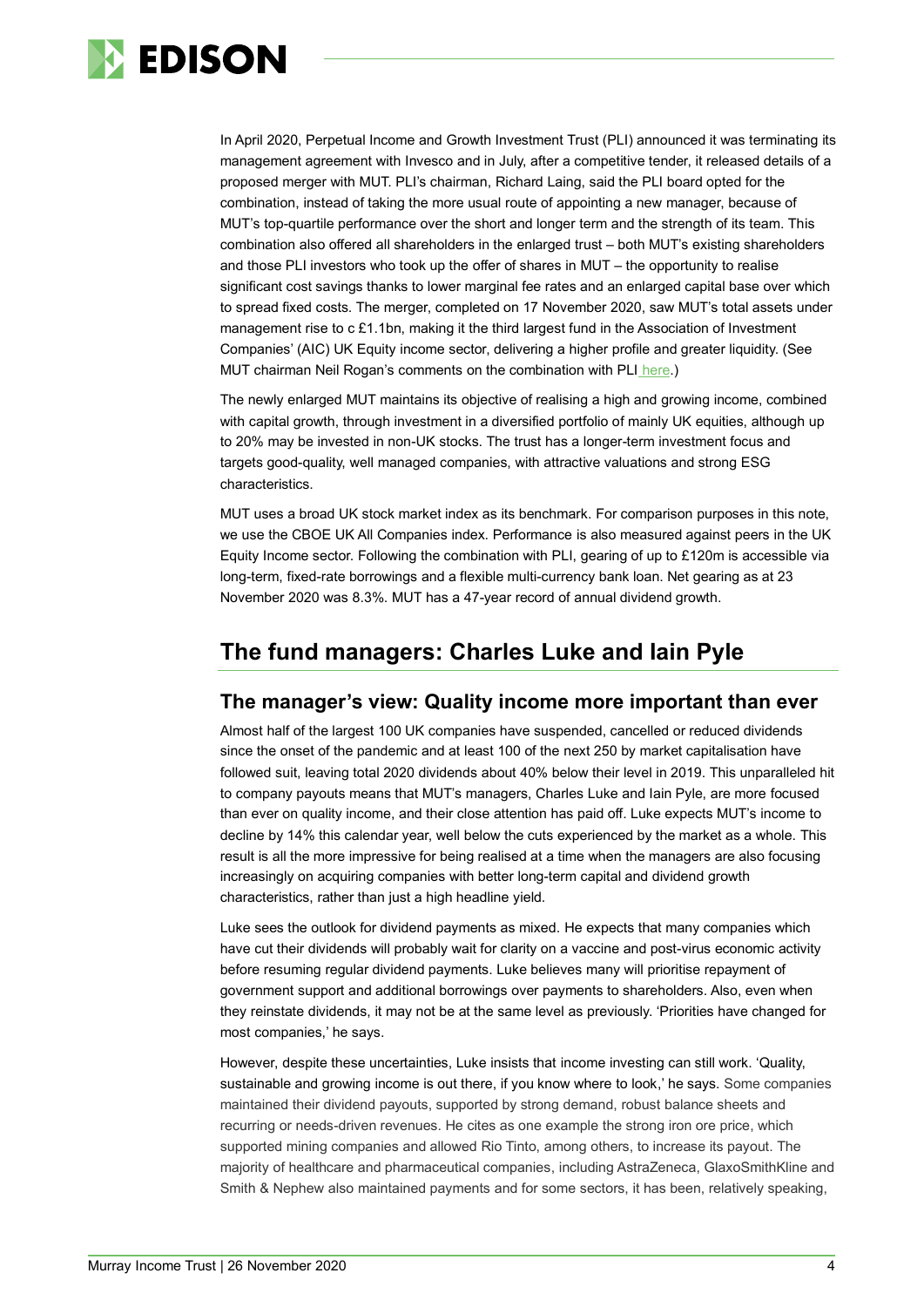

business as usual, says Luke. Utilities and food producers including National Grid, SSE and Unilever all continue to pay dividends. Beverage companies Diageo and Coca-Cola Hellenic did the same, assisted by strong sales to supermarkets. Furthermore, Luke is encouraged by recent signs that some companies are becoming more confident about reinstating their dividends. In his view, some were excessively cautious initially, while others, such as insurers, have seen continued or increased demand for their products and services. Some are even signalling their willingness to pay missed dividends.

MUT's managers expect the general corporate environment to remain unusually challenging, with profits under pressure for the foreseeable future. In this low growth world, earnings growth will be prized more highly than ever, says Luke. 'So,' he concludes, it is 'eminently sensible for us to maintain our careful, research-intensive approach – to seek out and invest in resilient, high-quality companies, with compelling, long-term structural growth stories, that should be able to thrive in this difficult environment and emerge in a stronger competitive position, with a greater capacity to grow future earnings and dividends.'

## **Asset allocation**

## **Investment process: A focus on income growth prospects**

MUT's managers Charles Luke and Iain Pyle are members of a five-person UK equity income team which is part of ASI's wider UK equity group. The group provides detailed coverage of the UK's largest 350 listed companies. Luke receives further support from ASI's UK smaller companies team and from the firm's global research network. Investment ideas are tested against a quality filter, which includes assessments of the attractiveness of the industry, the durability of the company's business model, its financial strength, management capability, and environmental, social and governance (ESG) risks. All ideas are subject to rigorous team scrutiny and debate. Fundamental research is supplemented by regular company meetings.

Luke and his team seek undervalued companies with high margins and return on equity, low levels of net debt, and above-average earnings and dividend growth potential over the long term. MUT's portfolio typically comprises between 50 and 70 stocks, which are held for an average of five years, to give holdings time to realise their potential value. Portfolio turnover is therefore low, although the managers will exit a stock quickly if a company's fundamentals deteriorate. All positions are kept under continuous review, supported by the ASI UK equity team's daily meetings to discuss company news and outlook changes.

Diversification is crucial to MUT's approach. About 30% of the portfolio is invested in mid- and small-cap companies, while overseas stocks may represent up to 20% of holdings. This provides diversification by size and geography beyond that of some other UK equity income funds. Additionally, the team seeks to diversify holdings by income and capital (with a limit on each of 5% per holding) and by sector. The three largest sector weightings ('sector' is the third tier as defined by Industry Classification Benchmark (ICB) classifications, after industry and supersector) are limited to 50% of the portfolio, and the top five holdings in aggregate may not exceed 40% of the total. Overseas holdings also provide scope for MUT to benefit from currency gains during periods of sterling weakness.

The team uses option writing to augment the investment process in two ways. Firstly, it allows the team to optimise exposure to individual holdings, mainly via the writing of call options, to potentially reduce exposure to stocks where the managers would be happy to take some profits at a given price. Additionally, option premium income provides a modest, uncorrelated supplement to portfolio income.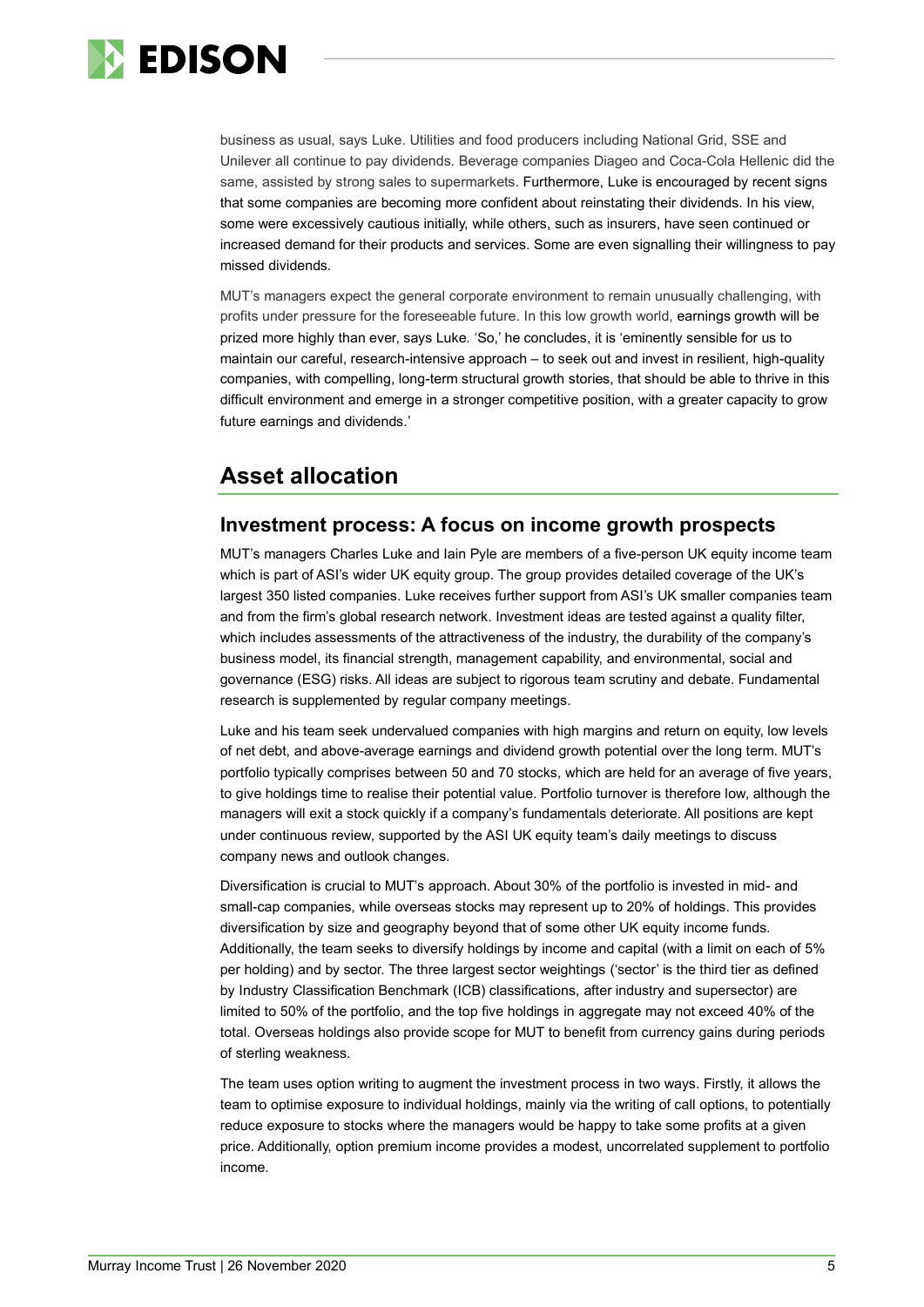

ESG considerations are a key component of ASI's philosophy, based on the view that this helps foster stronger long-term performance and mitigate risk. MUT's managers dedicate significant time and resources to understanding the ESG characteristics of the companies in which they invest. They are assisted in this task by the expertise and proprietary research of ASI's more than 30 strong, in-house ESG team. Over the most recent financial year, the team has engaged with companies on a variety of ESG issues including board diversity, experience and expertise, climate change and child labour, to ensure that they are acting in the long-term interests of shareholders and broader society. The trust holds a Morningstar Sustainability Rating of four out of five.

#### **Exhibit 3: MUT quantitative quality characteristics**

|                               | <b>MUT (%)</b> | Benchmark (%) |
|-------------------------------|----------------|---------------|
| Return on equity              | 16.0           | 10.6          |
| Operating margin              | 19.3           | 16.7          |
| Net debt (ex-financials)      | 78.8           | 82.5          |
| EPS growth three-year forward | 7.9            | 9.5           |
| DPS growth three-year forward | 5.0            | 3.7           |

Source: Murray Income Trust, Edison Investment Research. Note: Calculated as weighted medians, as at 30 September 2020.

## **Current portfolio positioning**

At the end of October 2020, MUT's portfolio comprised 56 stocks, lower than the 61 positions held a year earlier. Turnover this year has been around 26%, a little higher than usual. Activity was focused on increasing the quality of the portfolio, while maintaining the focus on capital and dividend growth. Most recent acquisitions have been mid-cap stocks.

The managers have initiated positions in Unite Group, a student accommodation provider with strong relationships with universities, Marshalls, a construction materials manufacturer, and Sanne, an alternatives fund administrator with attractive margins. They have also acquired holdings in drinks companies Fevertree, which has a growth opportunity in the US, and Coca Cola Hellenic, the second largest soft drinks bottler in Europe, with good growth potential, along with a position in John Laing, a manager of infrastructure and renewables projects, with a long history of strong returns.

Disposals have included profit-taking on a holding in the London Stock Exchange after a period of very strong share price performance, and Diploma, a supplier of industrial goods. The managers also disposed of several companies adversely affected by the pandemic, including WH Smith, whose airport outlets have been hit by the collapse in air travel, Experian, a credit rating company hit by rising unemployment, and Workspace, whose flexible workspace offering has been undermined by the trend towards home working, along with accommodation providers Hostelworld and InterContinental Hotels Group. They also reduced exposure to Aveva, a supplier of engineering software and services, although this remains a top 10 holding.

| <b>EXIMPLE</b> TO COUPLE TO MARKET TO MOTOR THE RELEASED ON MARKET TO MELTIC THE MARKET TO MARKET TO MARKET TO MARKET TO |                            |                            |                |                                 |                                |                                   |  |  |  |  |
|--------------------------------------------------------------------------------------------------------------------------|----------------------------|----------------------------|----------------|---------------------------------|--------------------------------|-----------------------------------|--|--|--|--|
|                                                                                                                          | Portfolio end-<br>Oct 2020 | Portfolio end-<br>Oct 2019 | Change<br>(pp) | <b>Broad UK</b><br>Index weight | Active weight<br>vs index (pp) | Trust weight/<br>index weight (x) |  |  |  |  |
| <b>Financials</b>                                                                                                        | 22.0                       | 21.3                       | 0.7            | 25.7                            | (3.7)                          | 0.9                               |  |  |  |  |
| Consumer goods                                                                                                           | 16.6                       | 15.4                       | 1.2            | 15.3                            | 1.4                            | 1.1                               |  |  |  |  |
| Healthcare                                                                                                               | 15.3                       | 13.0                       | 2.3            | 10.9                            | 4.4                            | 1.4                               |  |  |  |  |
| Industrials                                                                                                              | 12.5                       | 13.5                       | (1.0)          | 13.2                            | (0.7)                          | 0.9                               |  |  |  |  |
| Basic materials                                                                                                          | 11.0                       | 7.1                        | 3.9            | 8.8                             | 2.2                            | 1.3                               |  |  |  |  |
| Consumer services                                                                                                        | 7.2                        | 11.0                       | (3.8)          | 12.7                            | (5.5)                          | 0.6                               |  |  |  |  |
| Utilities                                                                                                                | 5.1                        | 4.8                        | 0.4            | 3.6                             | 1.5                            | 1.4                               |  |  |  |  |
| Technology                                                                                                               | 4.2                        | 5.1                        | (0.9)          | 1.2                             | 3.0                            | 3.5                               |  |  |  |  |
| Telecommunications                                                                                                       | 3.1                        | 3.0                        | 0.1            | 2.2                             | 0.9                            | 1.4                               |  |  |  |  |
| Oil & gas                                                                                                                | 2.9                        | 5.9                        | (3.0)          | 6.5                             | (3.6)                          | 0.4                               |  |  |  |  |
|                                                                                                                          | 100.0                      | 100.0                      |                | 100.0                           |                                |                                   |  |  |  |  |

**Exhibit 4: Portfolio industry exposure vs benchmark (% unless stated)**

Source: Murray Income Trust, Edison Investment Research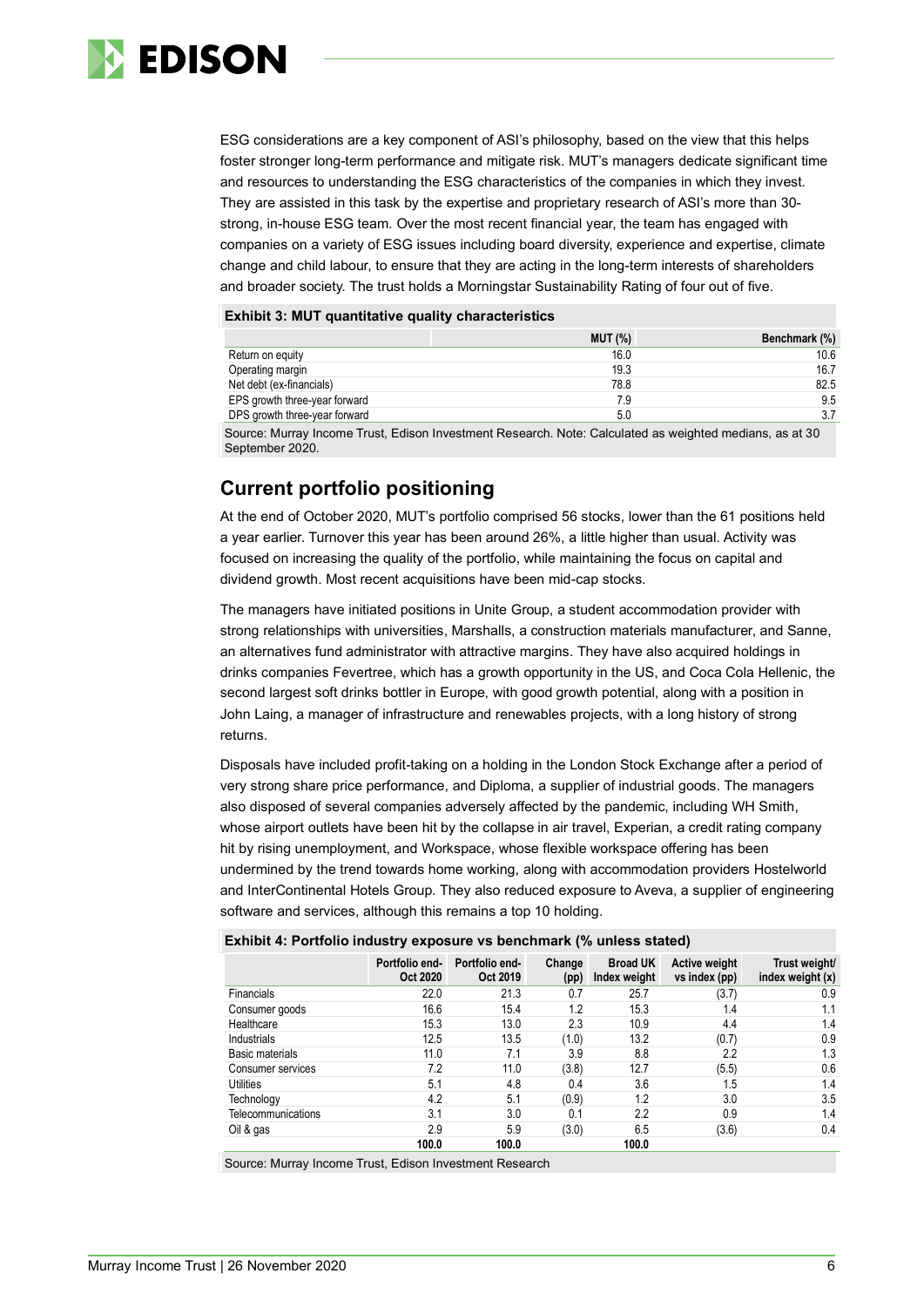

As at end-October 2020, MUT's top 10 holdings comprised 33.3% of the portfolio, representing an increase in portfolio concentration over the past year, as the top 10 holdings comprised only 28.9% at end-October 2019 (Exhibit 1). The portfolio remains well diversified on an industry basis, as can be seen in Exhibit 4. The most significant active overweight positions versus the benchmark are in healthcare (4.4pp overweight compared to the benchmark), technology (3.0pp overweight) and basic materials (2.2pp overweight). The portfolio has notable underweights in consumer services (5.5pp underweight), financials (3.7pp underweight), and oil and gas (3.6pp underweight).

The number of holdings in overseas companies, shown in Exhibit 5, rose to 10 (16.1% of the portfolio) at end-June 2020, up from seven companies (11% of the portfolio) in September 2019. With the exception of Microsoft and Total, all of the foreign holdings are listed in Switzerland and the Nordic countries.

| Company          | Country              | <b>Sector</b>                   | % of portfolio end June 2020 |
|------------------|----------------------|---------------------------------|------------------------------|
| Roche            | Switzerland          | Pharmaceuticals & biotechnology | 2.6                          |
| Total            | France               | Oil & gas producers             | 2.2                          |
| Coca-Cola HBC    | Switzerland          | <b>Beverages</b>                | 1.9                          |
| Nestlé           | Switzerland          | Food producers                  | 1.7                          |
| Telenor          | Norway               | Mobile telecommunications       | 1.5                          |
| Kone             | Finland              | Industrial engineering          | 1.5                          |
| Microsoft        | <b>Jnited States</b> | Software & computer services    | 1.4                          |
| Novo-Nordisk     | Denmark              | Pharmaceuticals & biotechnology | 1.3                          |
| <b>VAT Group</b> | Switzerland          | Industrial engineering          | 1.3                          |
| Mowi             | Norway               | Food producers                  | 0.7                          |

#### **Exhibit 5: MUT's overseas holdings as at 30 June 2020**

Source: MUT, Edison Investment Research

The managers continued to supplement portfolio income via the modest use of option writing, which is used to top-slice or top up existing positions. The portfolio presently has about a dozen such positions of between one month and three months' duration, including calls on Aveva and storage company Big Yellow Group.

Following the announcement in July 2020 of MUT's combination with PLI, Luke assumed management responsibility for PLI's assets. Between this announcement and completion of the transaction on 17 November 2020, PLI's portfolio was aligned with MUT's, with only 10 stocks from PLI's original portfolio being retained. Approximately 80% of the realigned PLI portfolio was transferred in specie to MUT and the remaining assets were liquidated and converted to cash prior to the combination of the two portfolios, to meet the costs and cash entitlement of PLI shareholders who opted for the cash exit.

## **Performance: Outperformance persists**

#### **Exhibit 6: Five-year discrete performance data**

| 12 months ending | Share price<br>(%) | <b>NAV</b><br>$(\%)$ | <b>CBOE UK AII</b><br>Companies (%) | <b>MSCI UK High</b><br>Dividend Yield (%) | <b>MSCI AC World</b><br>(%) |
|------------------|--------------------|----------------------|-------------------------------------|-------------------------------------------|-----------------------------|
| 31/10/16         | 9.6                | 13.5                 | 12.8                                | 12.4                                      | 29.8                        |
| 31/10/17         | 14.8               | 12.3                 | 13.6                                | 18.5                                      | 13.9                        |
| 31/10/18         | (3.1)              | (2.5)                | (1.6)                               | (3.1)                                     | 3.9                         |
| 31/10/19         | 22.2               | 15.2                 | 6.9                                 | 3.6                                       | 11.8                        |
| 31/10/20         | (12.6)             | (11.3)               | (20.2)                              | (21.7)                                    | 5.5                         |

Source: Refinitiv. Note: All % on a total return basis in pounds sterling.

MUT's performance remains consistently strong in relative terms, outperforming the UK market both during recent months and over the longer term. In the three months ended October 2020, the trust returned -2.3% on a share price basis and -2.4% in NAV terms, compared to a decline of 4.1% in the broad UK market, as represented by the CBOE UK All Companies index. In the year to end-October, it returned -12.6% and -11.3% in share price and NAV terms respectively, compared to a market decline of 20.2%. The trust also outperformed the market over three, five and 10 years. In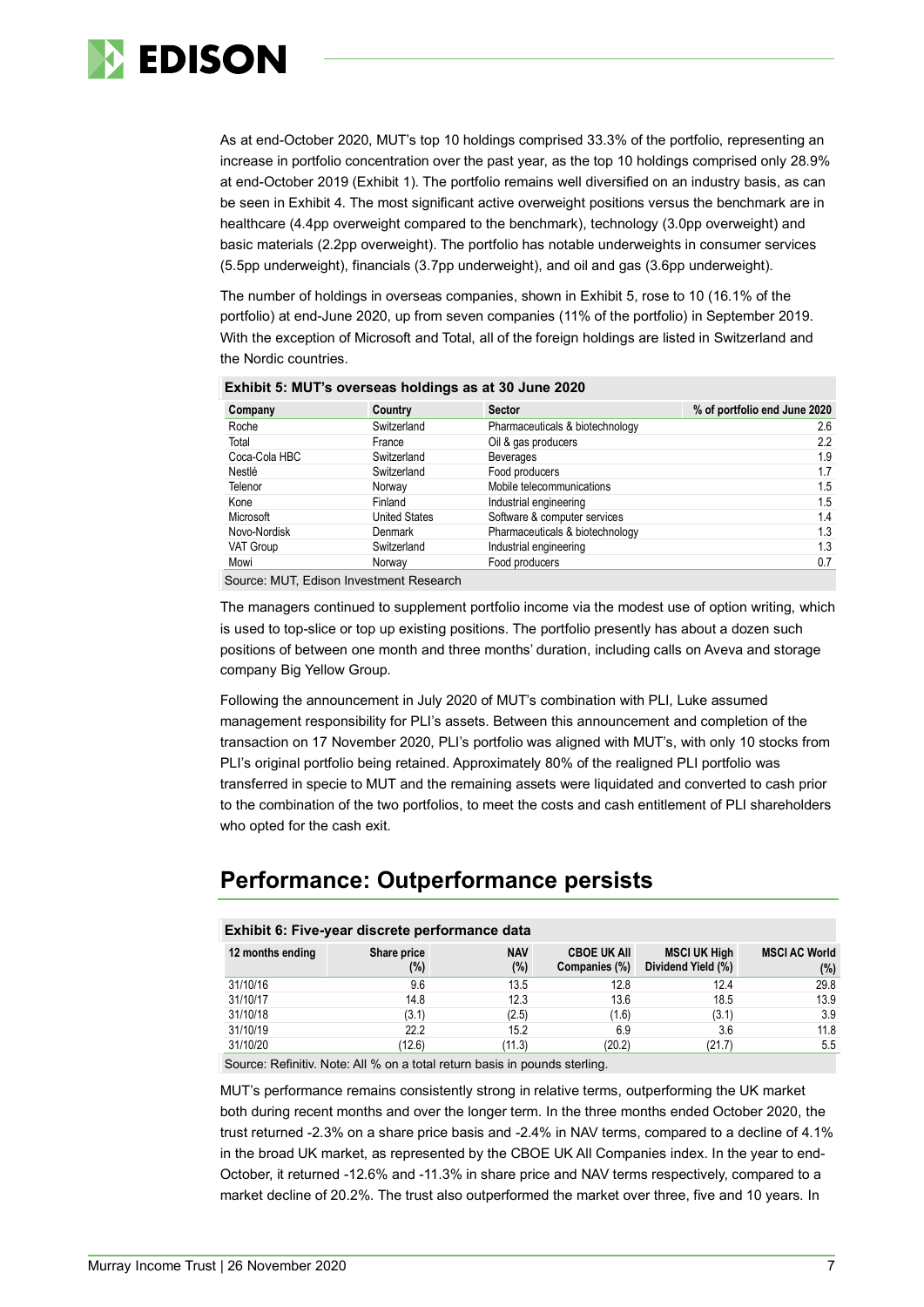

addition, MUT's annualised absolute returns have been positive over three, five and 10 years on a share price basis and over five and 10 years on a NAV basis (Exhibit 7, right hand chart). As well as outperforming the UK market over all periods shown, except on a share price basis over six months, the trust has also outperformed the MSCI UK High Dividend Yield Index, which could be viewed as a closer proxy than the broad UK market for the investment universe of a UK equity income fund. Exhibit 8 shows this outperformance. However, unsurprisingly, MUT has underperformed the MSCI AC World index, which is dominated by expensive and fashionable US mega-cap growth stocks and Chinese internet names.





Source: Refinitiv, Edison Investment Research. Note: Three, five and 10-year performance figures annualised.

| Exhibit 8: Share price and NAV total return performance, relative to indices (%) |           |              |            |          |             |            |          |  |  |  |
|----------------------------------------------------------------------------------|-----------|--------------|------------|----------|-------------|------------|----------|--|--|--|
|                                                                                  | One month | Three months | Six months | One year | Three years | Five years | 10 years |  |  |  |
| Price relative to CBOE UK All Cos                                                | 1.8       | 1.9          | (1.0)      | 9.6      | 23.4        | 21.1       | 19.6     |  |  |  |
| NAV relative to CBOE UK All Cos                                                  | (0.5)     | 1.7          | 1.8        | 11.2     | 18.7        | 17.9       | 21.8     |  |  |  |
| Price relative to MSCI UK High Div Yld                                           | 2.9       | 0.6          | 3.9        | 11.6     | 31.7        | 24.4       | 16.6     |  |  |  |
| NAV relative to MSCI UK High Div Yld                                             | 0.5       | 0.4          | 6.8        | 13.3     | 26.7        | 21.2       | 18.8     |  |  |  |
| Price relative to MSCI AC World                                                  | 0.0       | (4.0)        | (13.6)     | (17.1)   | (15.5)      | (28.1)     | (34.6)   |  |  |  |
| NAV relative to MSCI AC World                                                    | (2.3)     | (4.2)        | (11.1)     | (15.9)   | (18.7)      | (30.0)     | (33.4)   |  |  |  |
|                                                                                  |           |              |            |          |             |            |          |  |  |  |

Source: Refinitiv, Edison Investment Research. Note: Data to end-October 2020. Geometric calculation.

The main contributor to MUT's outperformance is stock selection. As discussed above, the managers' relentless focus on quality has helped avoid the worst of this year's dividend shocks. Over the year ended 30 June 2020, the most significant contributors to performance were underweights to Royal Dutch Shell and HSBC and more modest overweights to Microsoft, Roche, Assura and VAT Group. More recently, positions in Mondi, a manufacturer of paper and packaging products, Close Brothers, a specialist financial services provider, and engineering services company Weir Group, have assisted performance. The positive performance impact of these holdings was partially offset by the adverse effect of underweights to HSBC, Reckitt Benckiser, AstraZeneca and British American Tobacco, and overweights to National Express (sold in October), Aveva, Total and Euromoney Institutional Investor. Financial holding Ashmore also detracted, as did National Grid.

While stock selection has contributed most to recent performance, asset allocation also made a meaningful addition to returns, especially via underweights to banks and oil & gas – a sector hit by low oil prices and increasing ESG concerns – and overweights to technology and healthcare. In fact, sector positioning enhanced returns in most areas. Option trading added further to total performance over the financial year ended June 2020, accounting for c 10% of income, up from 7% in the previous year. In FY20, gearing reduced portfolio returns by 0.6%.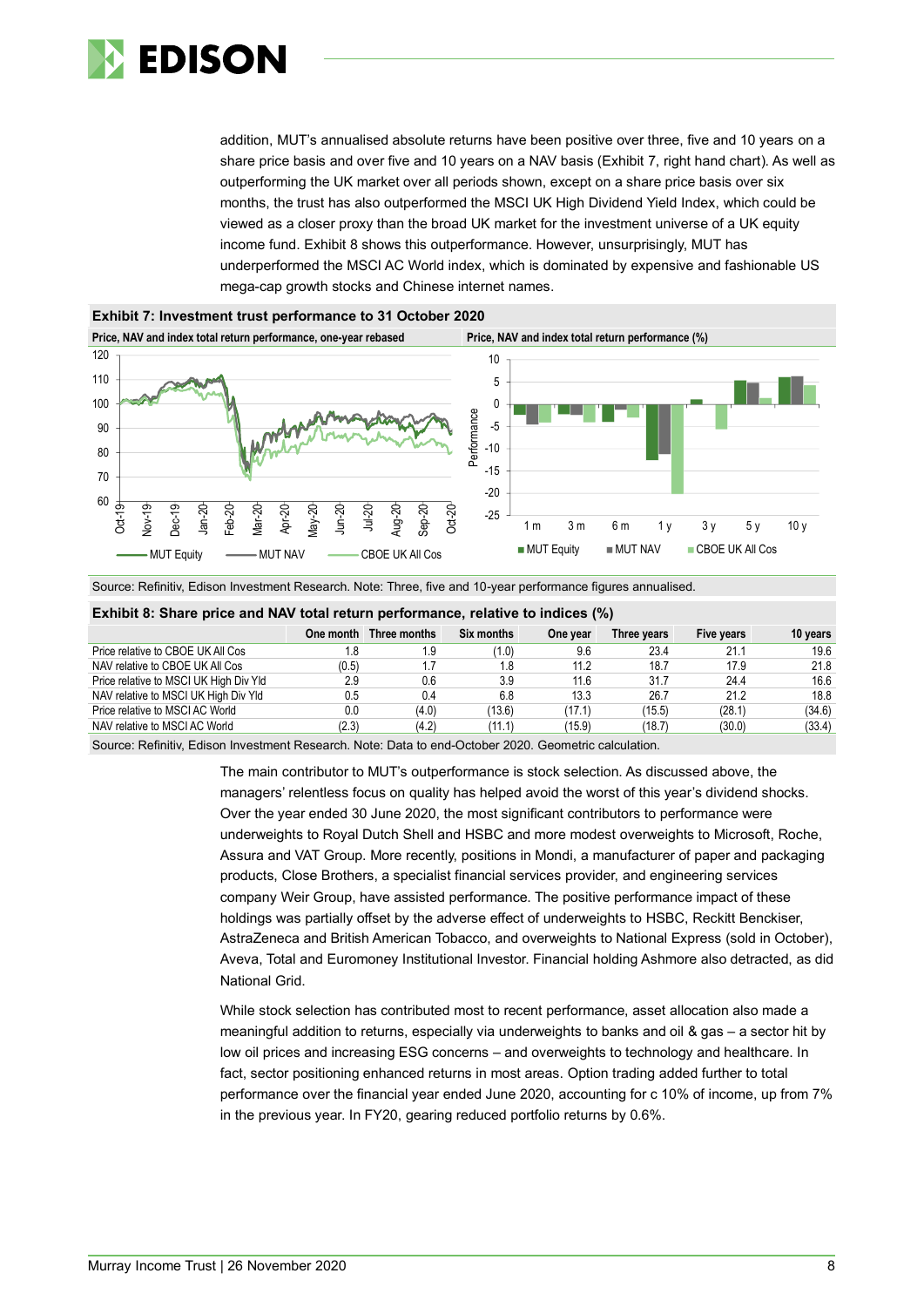



**Exhibit 9: NAV total return performance relative to CBOE UK All Cos index over three years**

Source: Refinitiv, Edison Investment Research

## **Discount: Recent re-rating sees move to a premium**

MUT's discount to NAV has been on a narrowing trend since Q418 (Exhibit 10). This trend was interrupted by the onset of the pandemic, which saw the discount widen, then settle in a range around 6% until late July, when news of the pending combination with PLI saw it widen again to around 10%. In contrast, PLI's discount narrowed on the news, suggesting an element of merger arbitrage. However, the conclusion of the transaction in mid-November sparked a rapid tightening of the discount and a move back to premium. As at 24 November, MUT was trading at a premium to cum-income NAV of 0.2%. This compares with average discounts of 4.8%, 6.4%, 7.2% and 4.1% over the past one, three, five and 10 years.



**Exhibit 10: Share price premium/discount to NAV (including income) over three years (%)**

Source: Refinitiv, Edison Investment Research

## **Capital structure and fees**

MUT is structured as a conventional investment trust, with one share class. Following the combination with PLI on 17 November, MUT has 117.0m shares in issue. After the AGM on 27 November, the board is expected to have authority to repurchase up to 8.46% of shares to manage a discount or allot up to 5.64% to manage a premium. However, there have been no repurchases since end-October 2018 (Exhibit 1), as the shares have benefited from the strong NAV performance.

Prior to the combination with PLI, MUT's managers had access to gearing of up to £60m (c 12% of net assets) via £40m of 10-year loan notes (maturing in November 2027 with a coupon of 2.51%)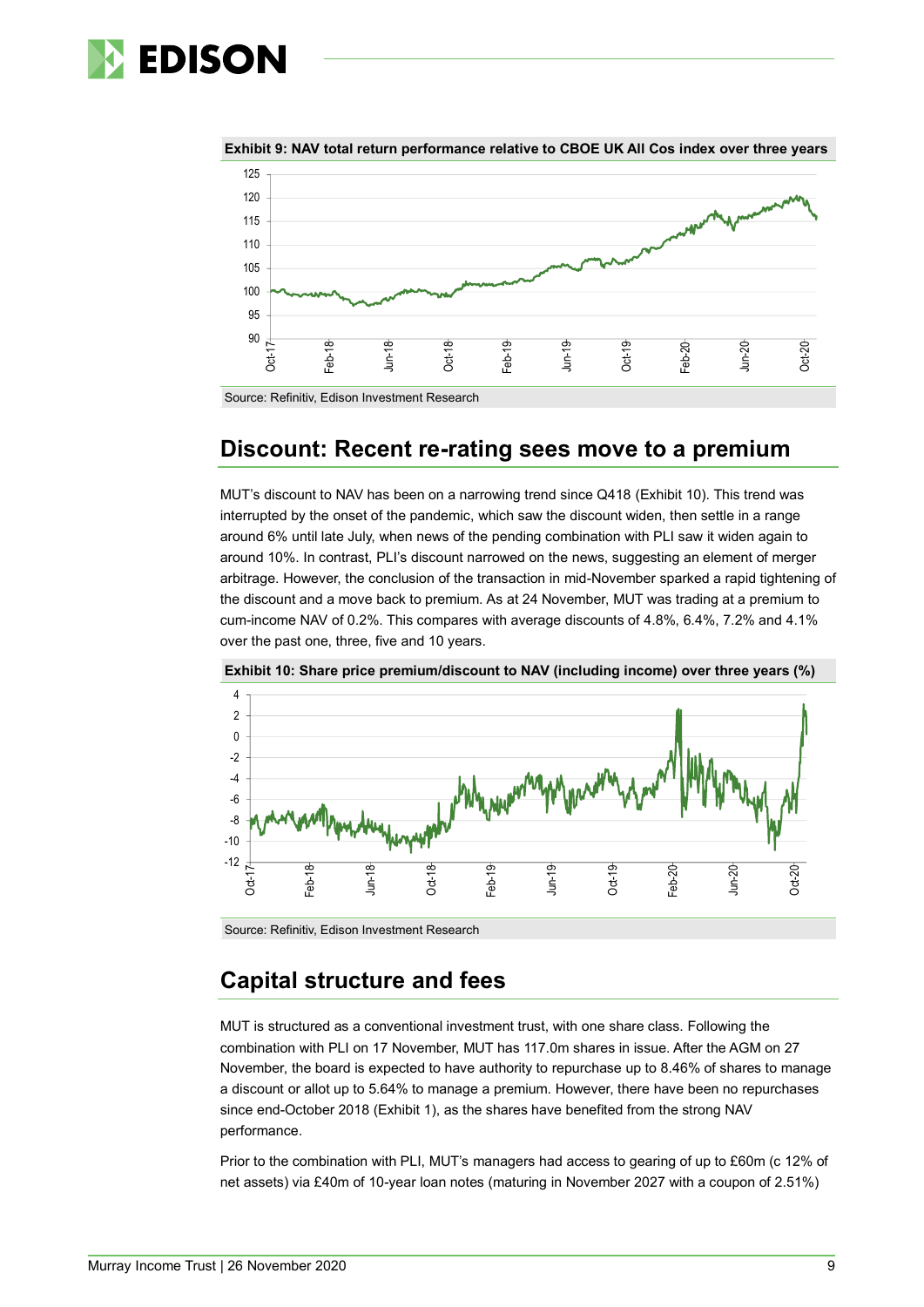

and a £20m multi-currency borrowing facility with Scotiabank. As part of the combination with PLI, the long-term borrowings of both trusts were combined, to give MUT combined structural borrowings of £100m, comprising MUT's £40m and an additional £60m from PLI, which is due in 2029. The blended cost of long-term borrowing is now 3.63%. Together with MUT's rolling shortterm bank facility, the trust's managers now have access to £120m of borrowings. As at 23 November 2020, net gearing stood at 8.3%.

The trust pays Aberdeen Standard Fund Managers a tiered annual management fee based on net assets: 0.55% up to £350m, 0.45% from £350m to £450m and 0.25% above £450m. Based on net assets of £534.5m, the blended management fee for FY20 was 0.48%. Fees are charged 70% to capital and 30% to revenue, and there is no performance fee. Ongoing charges (comprising management fees and administrative charges) for FY20 were 0.64%, marginally lower than the previous year and below the average fee of 0.80% for the AIC UK Equity Income peer group. Following the combination with PLI, the trust has a projected blended management fee of 0.38%, which compares very favourably to the pre-combination blended fee rates of 0.48% for MUT and 0.55% for PLI. Fee reductions of this magnitude would normally take trust boards many years to realise.

## **Dividend policy and record**

MUT aims to provide investors with a high and growing dividend, paid quarterly in December, March, June and September each year. This schedule was approved by shareholders at the AGM held in November 2019, for FY20 and beyond. It replaces the previous policy, which paid three interim dividends in January, March and June, and a final dividend following shareholder approval at the November AGM. The new policy thus ensures that investors will be paid dividends earlier and at more regular intervals. FY20's dividend of 34.25p was 0.7% higher than FY19's dividend of 34.0p. This makes FY20 the 47th consecutive year of dividend increases. Based on the current share price and the last four dividends, MUT has a yield of 4.1%.

As discussed above, MUT's portfolio income has declined this year due to the impact of COVID-19 on companies' capacity to make dividend payments. However, the trust has built up its revenue reserves over many years to give it the ability to smooth dividend payments to its shareholders in circumstances such as those it now faces. Of MUT's FY20 dividend of 34.25p, 30.50p was paid out of the year's revenue income, supplemented by 3.75p from revenue reserves. This reduced revenue reserves from 27.8p to 24.1p per share (70.3% of the full year dividend). Revenue reserves have subsequently been diluted by the new share issuance arising from the recent merger with PLI, and now represent 12.5p. As revenue reserves may not be transferred in a merger, PLI's reserve was distributed to its shareholders as a 13p special dividend in October.

In October 2020, the board declared three interim dividends for the financial year ended 30 June 2021. A first interim dividend of 12.55p will be paid on 17 December 2020 to shareholders on the register at 30 October (before completion of the merger), a second, of 3.95p on 18 March 2021 and a third, of 8.25p, on 17 June 2021. The aggregate of these dividends is 24.75p, the same as that paid for the first three interim dividends in respect of FY20, but the timing has been adjusted to ensure equitable treatment of existing MUT and former PLI shareholders.

MUT's chairman, Neil Rogan, has recently reiterated the board's commitment to maintaining MUT's long record of annual growth in dividends, drawing further on revenue reserves if necessary. He believes current revenue reserves are sufficient to meet this objective. However, to provide an additional degree of flexibility to the board in its efforts to maintain and increase dividend payments in a variety of circumstances, the trust may use its capital reserves to this end, if needed. Such payments are now common in the investment trust sector.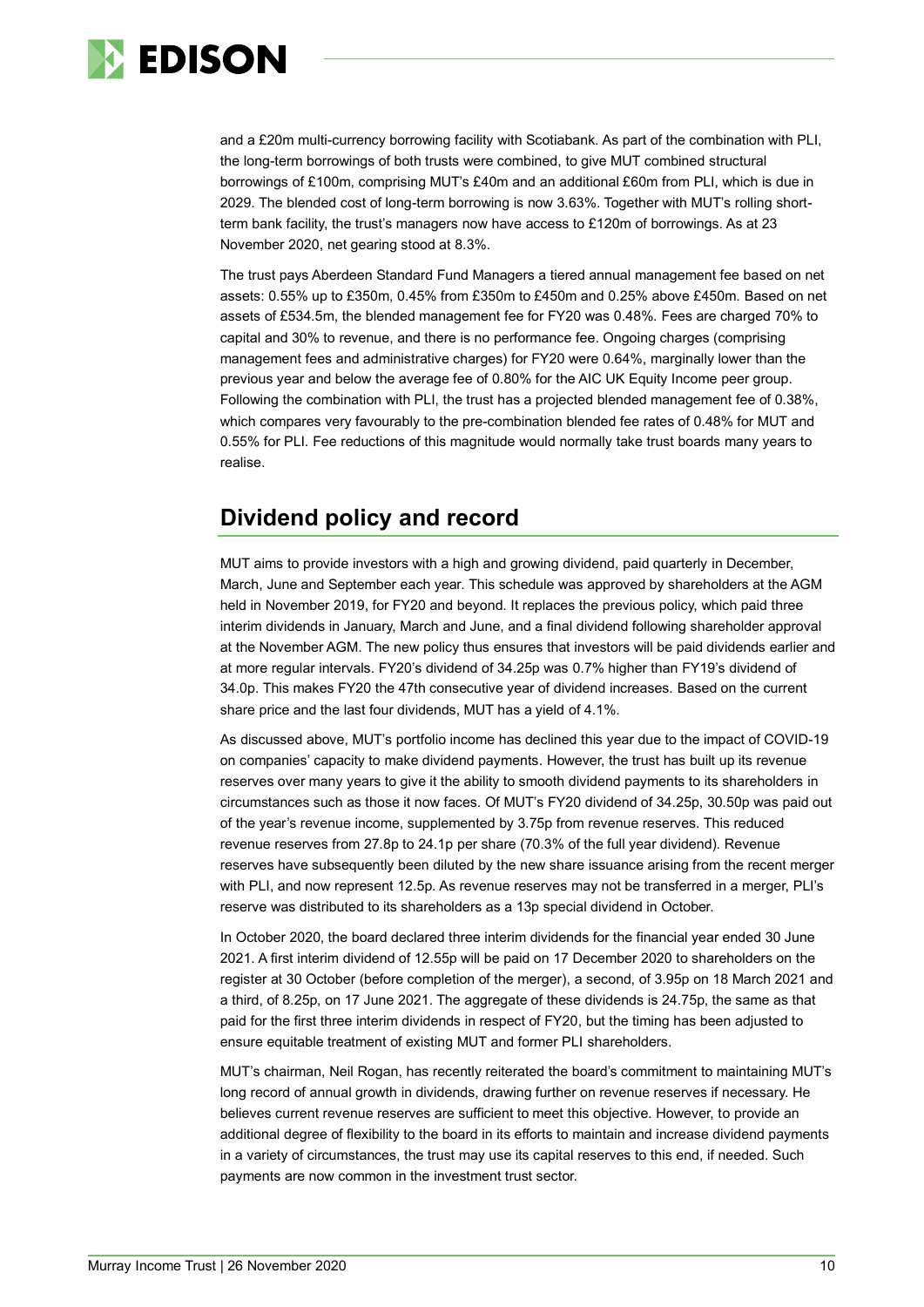

## **Peer group comparison**

MUT is a member of the AIC's UK Equity Income sector, which has 22 members. Its recent merger with PLI, which doubles its market capitalisation, now makes it the third largest fund in this sector. Although most of the trusts in this peer group have sustained losses over the past year, MUT's NAV total return fell by only 1.8%, much less than the average loss of 7.2%. Its consistently strong relative performance has ensured that its returns rank fourth over one year, third over three and five years, and tenth over 10 years, with solid absolute gains over three, five and 10 years. Its ongoing charge of 0.64% is already below the average for the sector and the management fee component of the overall charge is projected to decline following the merger with PLI. Like all its peers, MUT does not pay a performance fee. Its 0.2% premium to NAV compares to an average discount of 4.2% across the sector, while its gearing, at 8.3%, is somewhat lower than the average for the sector. MUT's dividend yield of 4.1% is below the average, mainly due to the recent strong performance of the share price.

| Exhibit 11: UK Equity Income peer group as at 25 November 2020* |  |  |  |  |
|-----------------------------------------------------------------|--|--|--|--|
|-----------------------------------------------------------------|--|--|--|--|

| % unless stated                    | <b>Market</b><br>cap £m | <b>NAV TR</b><br>1 year | <b>NAV TR</b><br>3 year | <b>NAV TR</b><br>5 year | <b>NAV TR</b><br>10 year | Ongoing<br>charge | Perf.<br>fee | <b>Discount</b><br>(cum-fair) | <b>Net</b><br>gearing | <b>Dividend</b><br>yield |
|------------------------------------|-------------------------|-------------------------|-------------------------|-------------------------|--------------------------|-------------------|--------------|-------------------------------|-----------------------|--------------------------|
| Murray Income Trust                | 983.2                   | (1.8)                   | 12.6                    | 44.1                    | 109.3                    | 0.6               | <b>No</b>    | 0.2                           | 108                   | 4.1                      |
| Aberdeen Standard Equity Inc Trust | 145.5                   | (13.6)                  | (19.4)                  | (6.4)                   | 66.9                     | 0.9               | No           | (9.9)                         | 112                   | 6.8                      |
| BlackRock Income and Growth        | 41.6                    | (4.2)                   | 1.3                     | 19.1                    | 82.7                     | 1.1               | No           | (1.5)                         | 102                   | 3.9                      |
| <b>BMO Capital &amp; Income</b>    | 306.7                   | (7.5)                   | 2.1                     | 35.7                    | 102.3                    | 0.6               | No           | (1.6)                         | 106                   | 4.1                      |
| <b>BMO UK High Income Units</b>    | 109.6                   | (4.2)                   | (0.6)                   | 25.3                    | 88.4                     | 1.0               | No           | (10.0)                        | 108                   | 4.6                      |
| Chelverton UK Dividend Trust       | 31.7                    | (14.6)                  | (27.6)                  | (6.5)                   | 161.4                    | 2.1               | No           | (2.8)                         | 169                   | 6.6                      |
| City of London                     | 1,502.6                 | (10.1)                  | (3.1)                   | 16.9                    | 102.8                    | 0.4               | No           | 3.5                           | 110                   | 5.3                      |
| Diverse Income Trust               | 334.1                   | 8.5                     | 7.3                     | 27.0                    |                          | 1.1               | No           | (4.8)                         | 100                   | 3.9                      |
| Dunedin Income Growth              | 419.3                   | 4.7                     | 17.2                    | 48.7                    | 110.0                    | 0.6               | No           | (2.8)                         | 109                   | 4.5                      |
| Edinburgh Investment               | 919.5                   | (8.8)                   | (11.1)                  | 1.4                     | 112.9                    | 0.6               | No           | (7.7)                         | 110                   | 4.5                      |
| Finsbury Growth & Income           | 1,876.3                 | (2.5)                   | 17.1                    | 62.2                    | 240.6                    | 0.7               | No           | 0.5                           | 101                   | 2.0                      |
| Invesco Income Growth              | 141.2                   | (10.3)                  | (3.3)                   | 12.8                    | 103.6                    | 0.7               | No           | (13.8)                        | 106                   | 4.9                      |
| JPMorgan Claverhouse               | 358.0                   | (10.3)                  | (4.7)                   | 22.2                    | 95.1                     | 0.7               | No           | (1.6)                         | 117                   | 4.7                      |
| JPMorgan Elect Managed Income      | 71.6                    | (6.7)                   | (5.8)                   | 12.2                    | 81.7                     | 0.9               | No           | (1.9)                         | 107                   | 5.1                      |
| Law Debenture Corporation          | 729.5                   | 0.4                     | 6.8                     | 39.0                    | 132.7                    | 0.3               | No           | (1.0)                         | 122                   | 4.2                      |
| Lowland                            | 310.0                   | (10.1)                  | (14.8)                  | 8.5                     | 112.9                    | 0.6               | No           | (3.8)                         | 112                   | 5.2                      |
| <b>Merchants Trust</b>             | 519.3                   | (8.4)                   | 2.0                     | 26.9                    | 94.9                     | 0.6               | No           | 1.9                           | 117                   | 6.3                      |
| Schroder Income Growth             | 187.5                   | (5.5)                   | 0.3                     | 24.9                    | 109.6                    | 0.9               | No           | (0.6)                         | 110                   | 4.6                      |
| Shires Income                      | 71.9                    | (2.8)                   | 2.7                     | 39.1                    | 126.6                    | 1.0               | No           | (6.8)                         | 123                   | 5.7                      |
| Temple Bar                         | 644.0                   | (23.0)                  | (14.4)                  | 9.6                     | 81.8                     | 0.5               | No           | (4.0)                         | 100                   | 4.0                      |
| Troy Income & Growth               | 250.0                   | (8.8)                   | 3.9                     | 21.6                    | 109.5                    | 0.9               | No           | (0.5)                         | 100                   | 3.9                      |
| Value And Income                   | 85.9                    | (18.7)                  | (16.5)                  | (0.8)                   | 60.4                     | 1.4               | No           | (22.9)                        | 141                   | 6.4                      |
| Sector average (22 funds)          | 456.3                   | (7.2)                   | (2.2)                   | 22.0                    | 108.9                    | 0.8               |              | (4.2)                         | 113                   | 4.8                      |
| Trust rank in sector               | 3                       | 4                       | 3                       | 3                       | 10                       | 14                |              | 4                             | 14                    | 16                       |

Source: Morningstar, Edison Investment Research. Note: \*Performance to 24 November 2020 based on ex-par NAV. TR = total return. Net gearing is total assets less cash and equivalents as a percentage of net assets (100 = ungeared).

## **The board**

MUT's board usually comprises six independent, non-executive directors. It is chaired by Neil Rogan, who joined the board in 2013 and became chairman in 2017. Jean Park and Donald Cameron, MSP, both joined in 2012 and both will retire at the 2021 AGM. Peter Tait was appointed in November 2017, Stephanie Eastment in August 2018 and Merryn Somerset Webb in August 2019. However, following the recent combination of PLI with MUT, PLI's chairman, Richard Laing, and two other PLI board members, Georgina Field and Alan Giles, have been invited to join MUT's board to ensure continuity of oversight for PLI shareholders. This increase in the size of MUT's board will be temporary, as Richard Laing will join Jean Park and Donald Cameron in retiring at the 2021 AGM, returning the number of board members to its usual six. This arrangement has eliminated the need to find replacements for Park and Cameron and thus saves on associated recruiting costs. Between them, MUT's board members have professional experience in